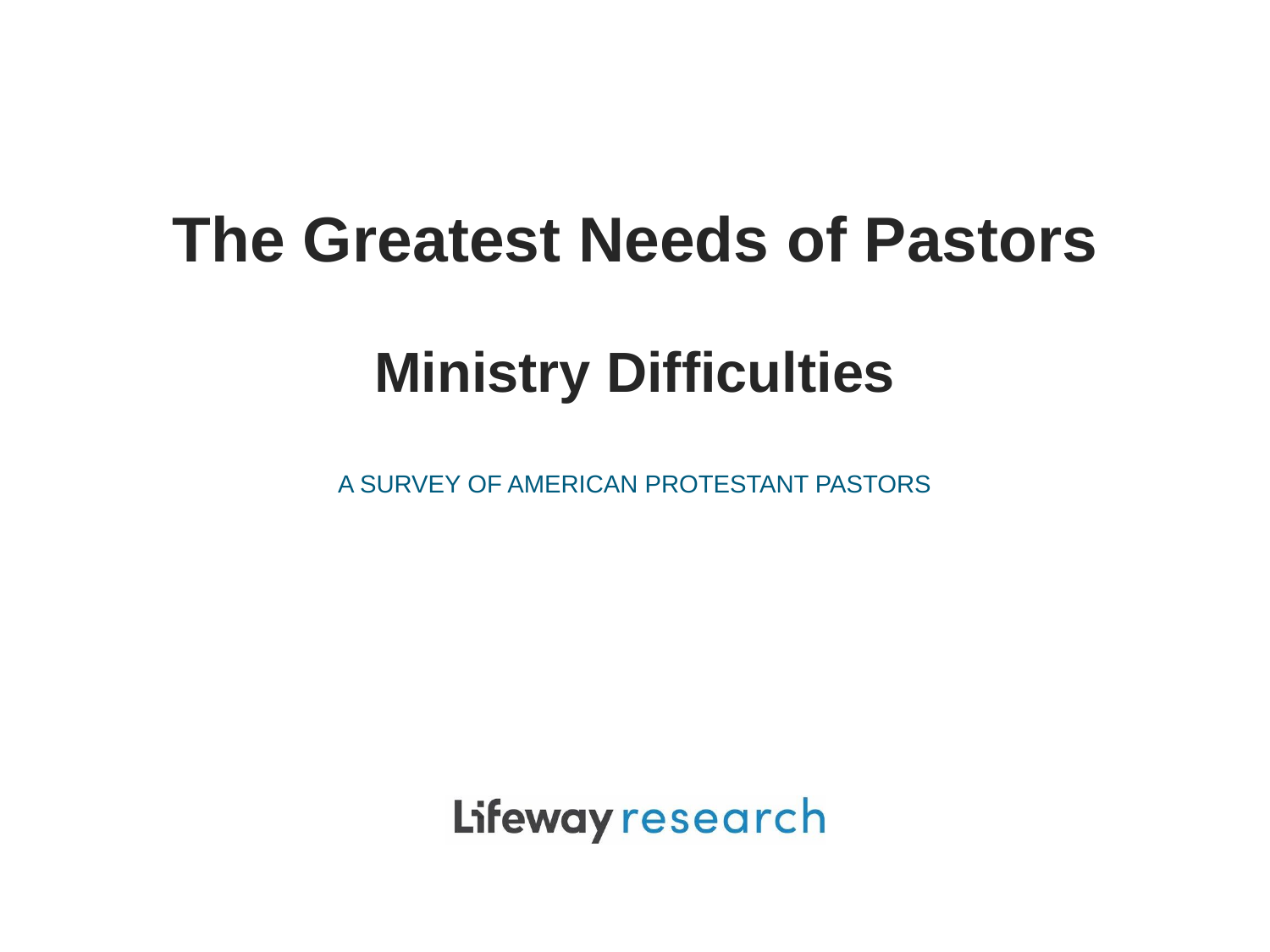# **Methodology**

- The phone survey of 1,000 Protestant pastors was conducted March 30 – April 22, 2021
- The calling list was a stratified random sample, drawn from a list of all Protestant churches. Quotas were used for church size
- Each survey was completed by the senior or sole pastor or a minister at the church
- Responses were weighted by region and church size to more accurately reflect the population
- The completed sample is 1,000 surveys
- The sample provides 95% confidence that the sampling error does not exceed  $\pm$ 3.1% This margin of error accounts for the effect of weighting
- Margins of error are higher in sub-groups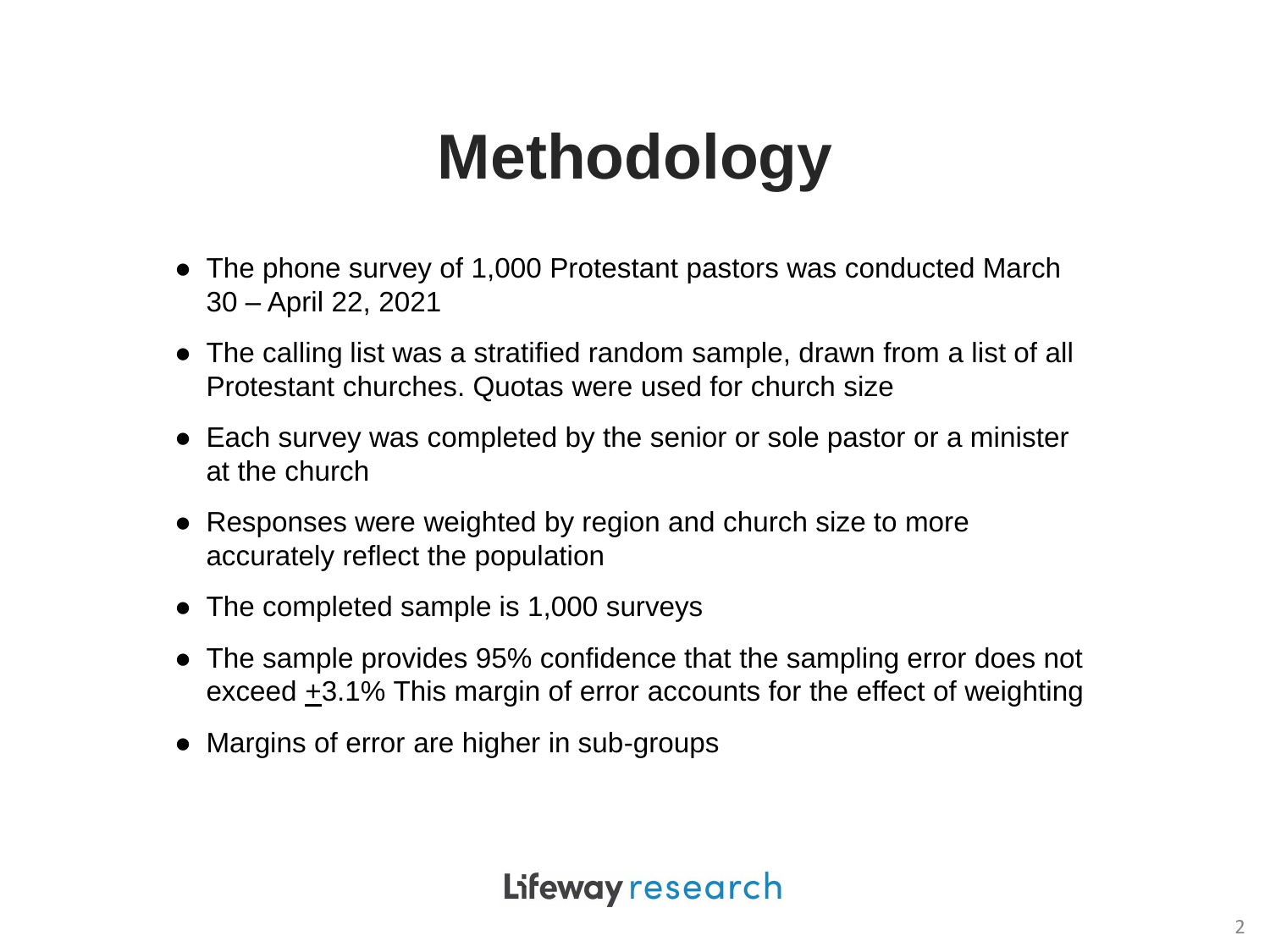### **"Which of the following ministry difficulties in your congregation are you as pastor needing to give specific attention to or invest in at this time?"**

Among Protestant Pastors



#### Lifeway research

Q: "Which of the following **ministry difficulties** in your congregation are you as pastor needing to give specific attention to or invest in at this time? (Select all that apply)*"*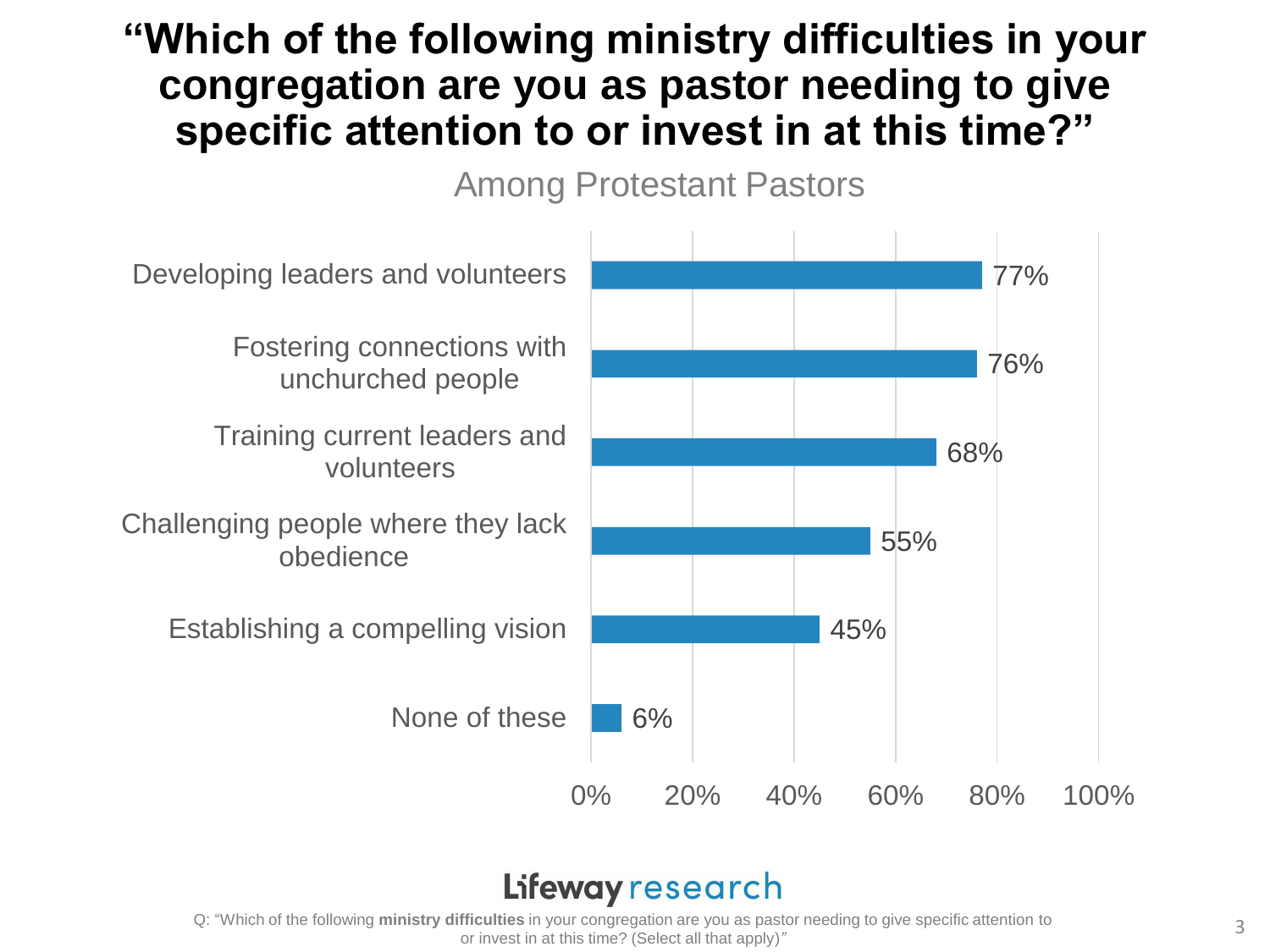### **28% say they need to give attention to fostering connections with unchurched people; 25% need to give attention to developing leaders and volunteers**

Among Protestant Pastors



#### Lifeway research

Q: "Among the ministry difficulties you just selected, which one are you as pastor most needing to give specific attention to or invest in at this time?*"*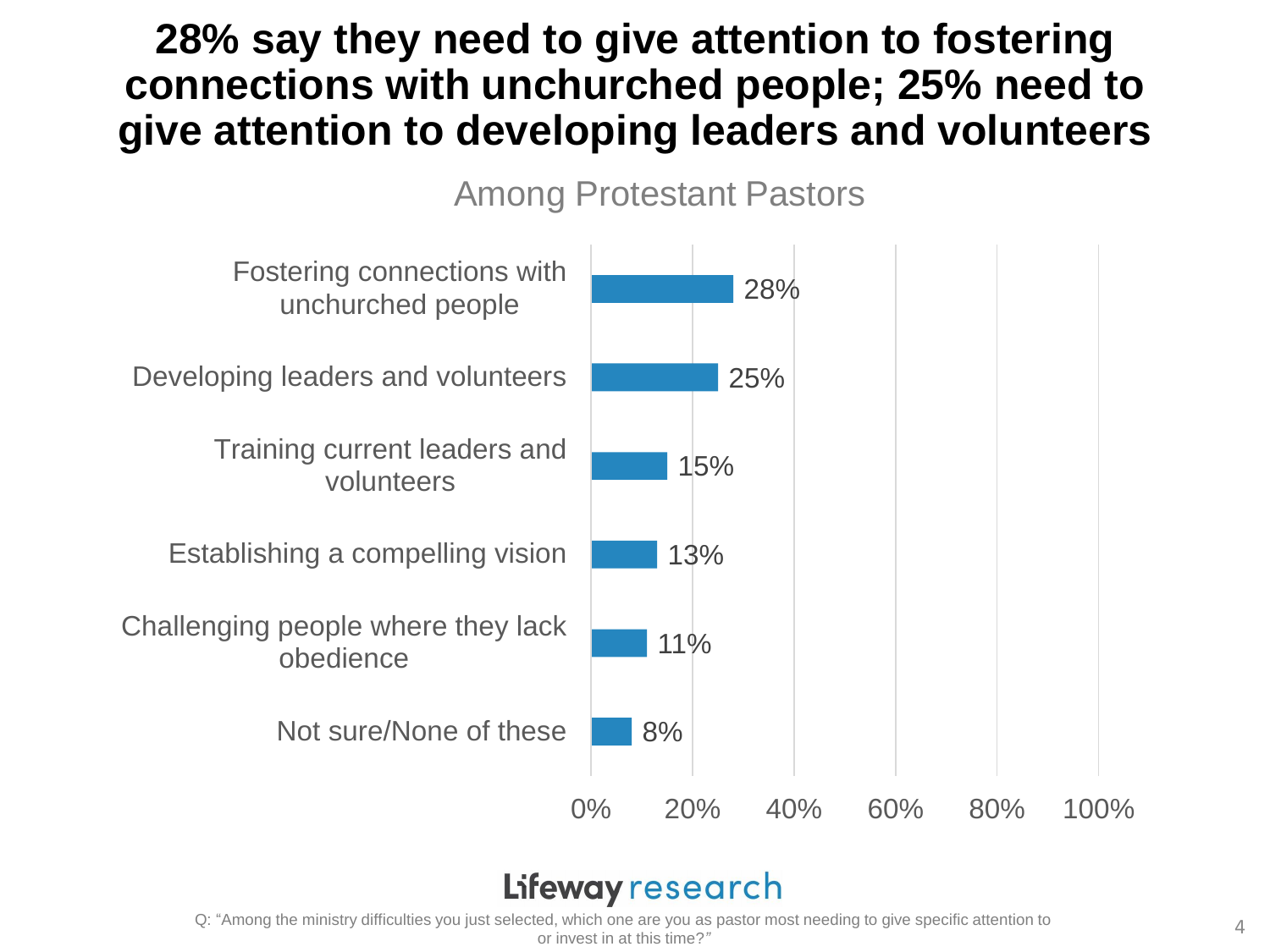## **Significant Differences**

Pastor

Age

Gender

**Ethnicity** 

Education Level

Self-identified Evangelical/Mainline

**Church** 

Region

**Denomination** 

Average Attendance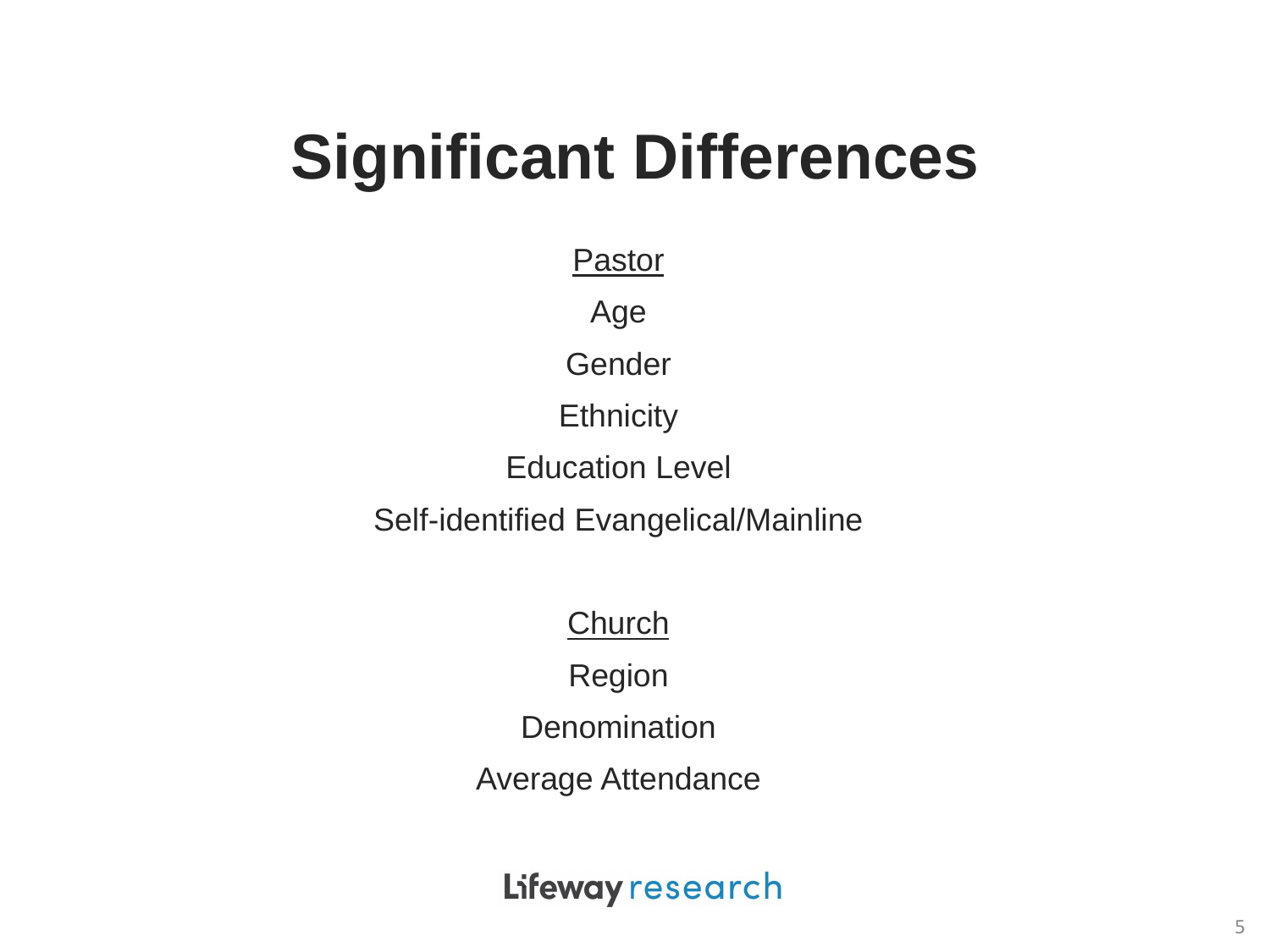# **Significant Differences**

Comparisons were made to determine if there are any significant statistical differences among the pastor's ethnicity, age, gender, education, self-identified Evangelical or Mainline.

| <b>AGE</b> | <b>GENDER</b> | <b>ETHNICITY</b>            | <b>EDUCATION</b>          | <b>SELF-</b><br><b>IDENTIFIED</b> |
|------------|---------------|-----------------------------|---------------------------|-----------------------------------|
| 18-44      | <b>Male</b>   | White                       | No College<br>Degree      | Evangelical                       |
| 45-54      | Female        | African<br>American         | Bachelor's<br>Degree      | <b>Mainline</b>                   |
| 55-64      |               | Other<br><b>Ethnicities</b> | Graduate<br>Degree        |                                   |
| $65+$      |               |                             | <b>Doctoral</b><br>Degree |                                   |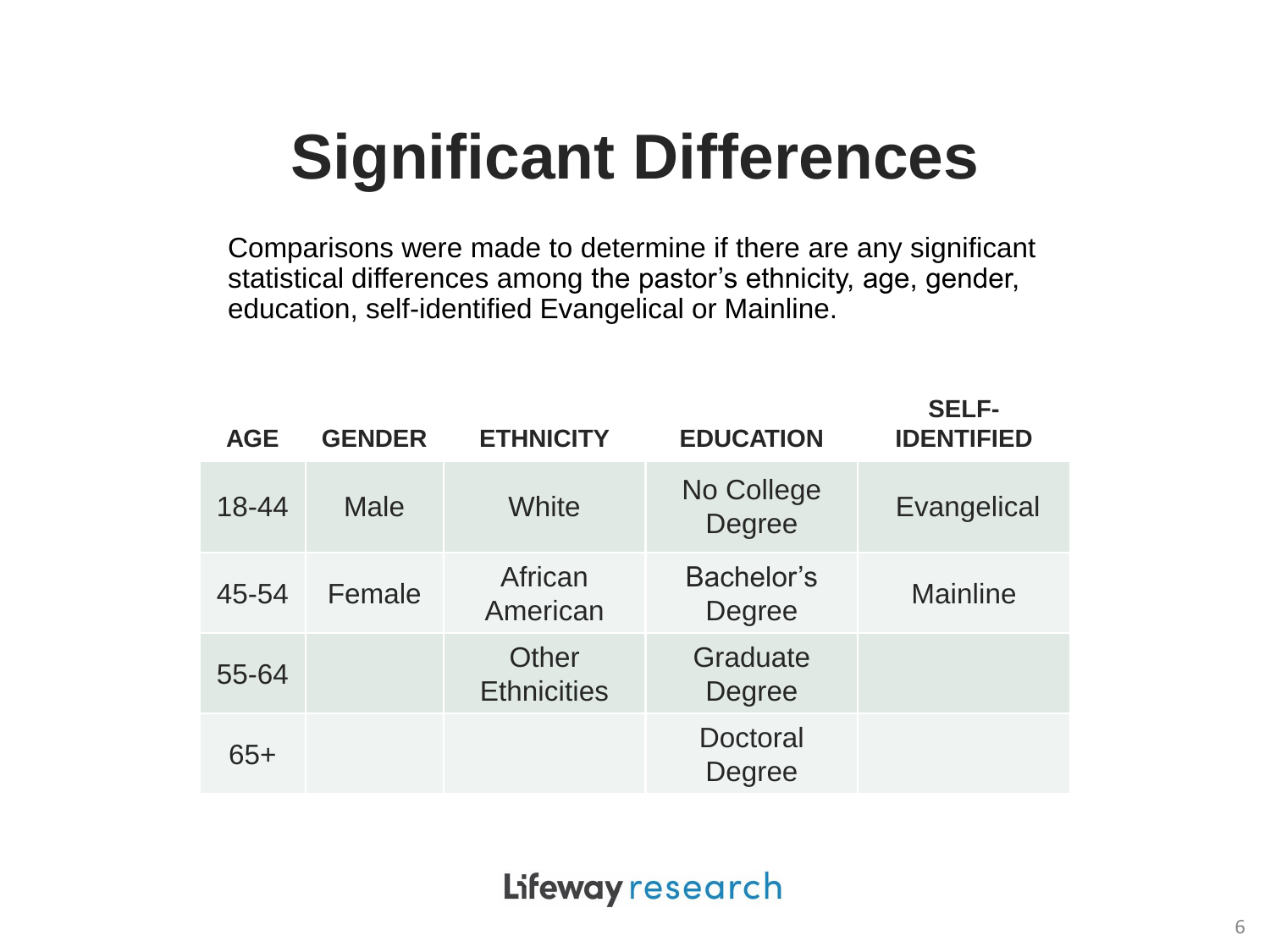# **Significant Statistical Differences**

Comparisons were made to determine if there are any significant statistical differences among the church's region, denomination, and attendance.

| <b>REGION</b>    | <b>DENOMINATION GROUP</b>         | <b>ATTENDANCE</b> |
|------------------|-----------------------------------|-------------------|
| <b>Northeast</b> | <b>Baptist</b>                    | $0 - 49$          |
| South            | Lutheran                          | 50-99             |
| <b>Midwest</b>   | <b>Methodist</b>                  | 100-249           |
| West             | Pentecostal                       | $250+$            |
|                  | Presbyterian/Reformed             |                   |
|                  | <b>Christian/Church of Christ</b> |                   |
|                  | Non-denominational                |                   |

Note: Region is defined by the US Census locations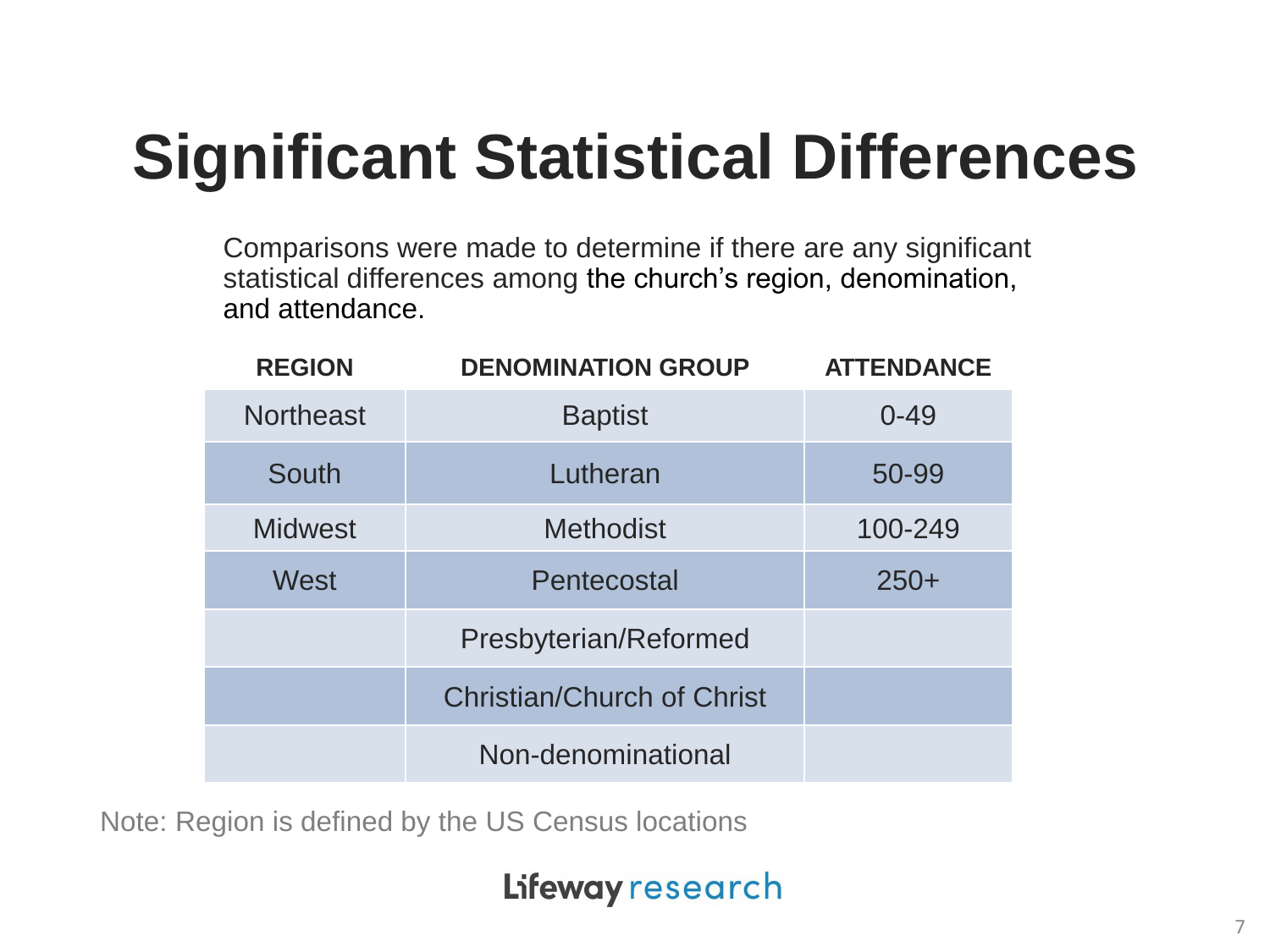#### **"Which of the following ministry difficulties in your congregation are you as pastor needing to give specific attention to or invest in at this time?"**

#### **Fostering connections with unchurched people**

- White pastors (77%) are more likely to select than African American pastors (63%)
- Pastors age 18-44 (82%) are more likely to select than pastors age 45-54 (73%) and 65+ (71%)
- Male pastors are more likely to select than females (77% v. 69%)
- Pastors with a Master's degree (78%) are more likely to select than those with no college degree (69%)
- Pastors of churches with attendance of 100-249 (79%) and 250+ (81%) are more likely to select than those with attendance of 0-49 (70%)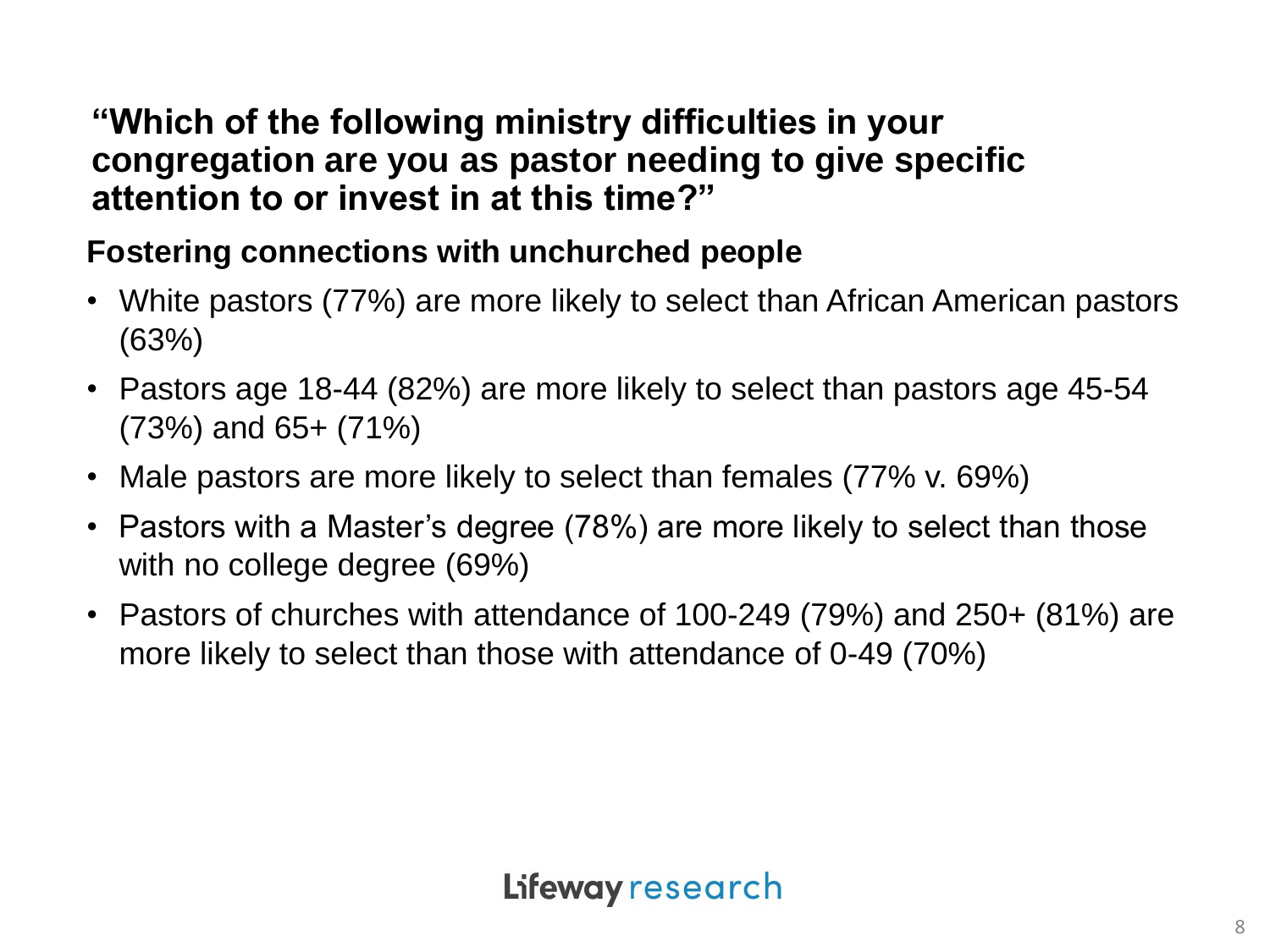#### **"Which of the following ministry difficulties in your congregation are you as pastor needing to give specific attention to or invest in at this time?"** *(continued)*

#### **Developing leaders and volunteers**

- African American pastors are the least likely to select (68%)
- Pastors age 18-44 (82%) and 45-54 (79%) are more likely to select than pastors age 65+ (70%)
- Pastors in the Northeast (84%) are more likely to select than those in the South (76%)
- Pastors of churches with attendance of 100-249 (81%) and 250+ (81%) are more likely to select than those with attendance of 0-49 (72%)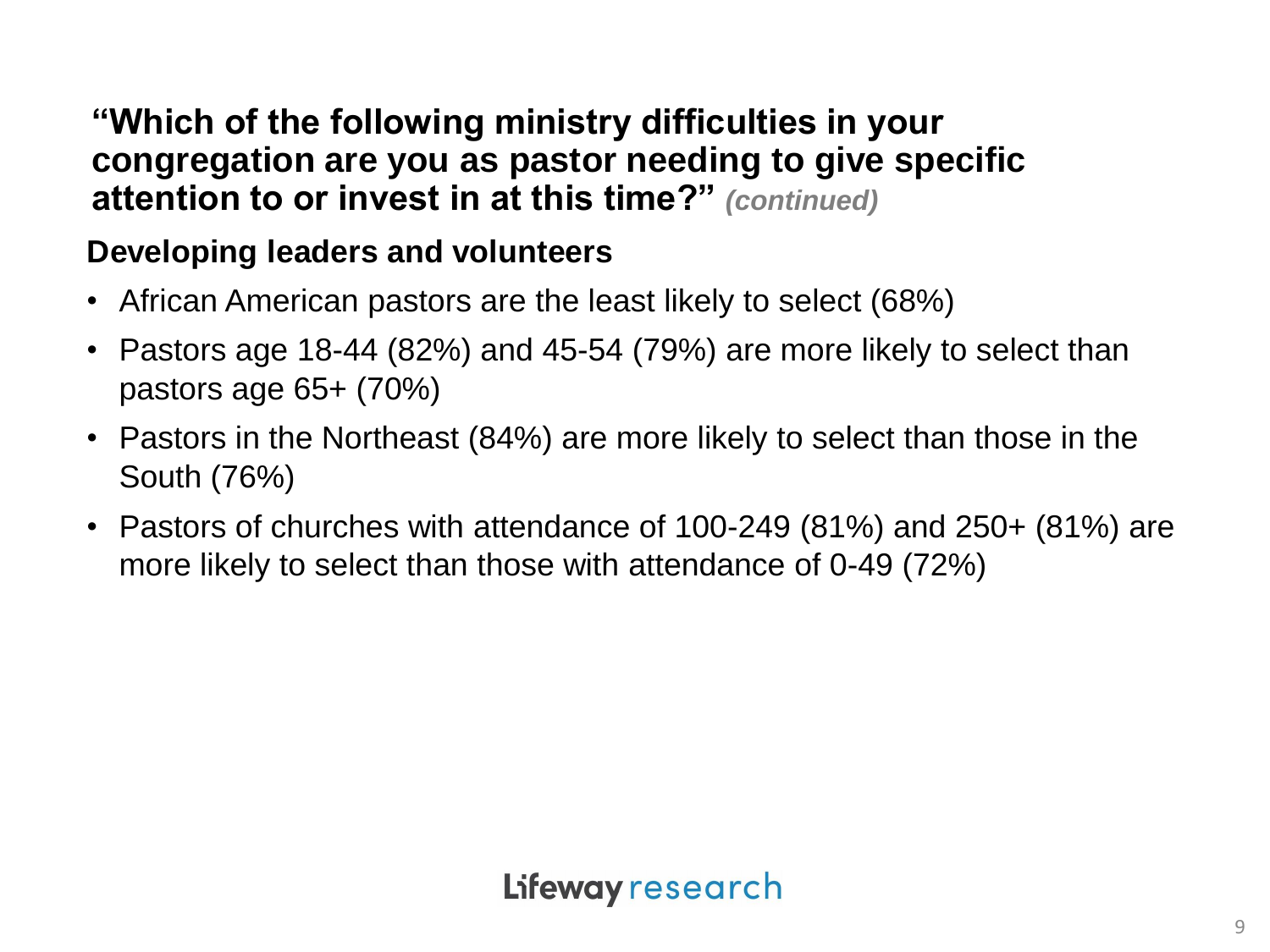#### **"Which of the following ministry difficulties in your congregation are you as pastor needing to give specific attention to or invest in at this time?"** *(continued)*

#### **Challenging people where they lack obedience**

- Male pastors are more likely to select than females (59% v. 34%)
- Pastors with a Bachelor's degree (63%) are more likely to select than those with a Master's degree (52%) or a Doctoral degree (51%)
- Evangelical pastors are more likely to select than Mainline pastors (63% v. 43%)
- Baptists (67%), Pentecostals (60%), Presbyterian/Reformed (52%), Christian/Church of Christ (63%), and Non-denominational (58%) are more likely to select than Lutherans (29%) and Methodists (36%)
- Pastors of churches with attendance of 100-249 (60%) are more likely to select than those with attendance of 50-99 (51%)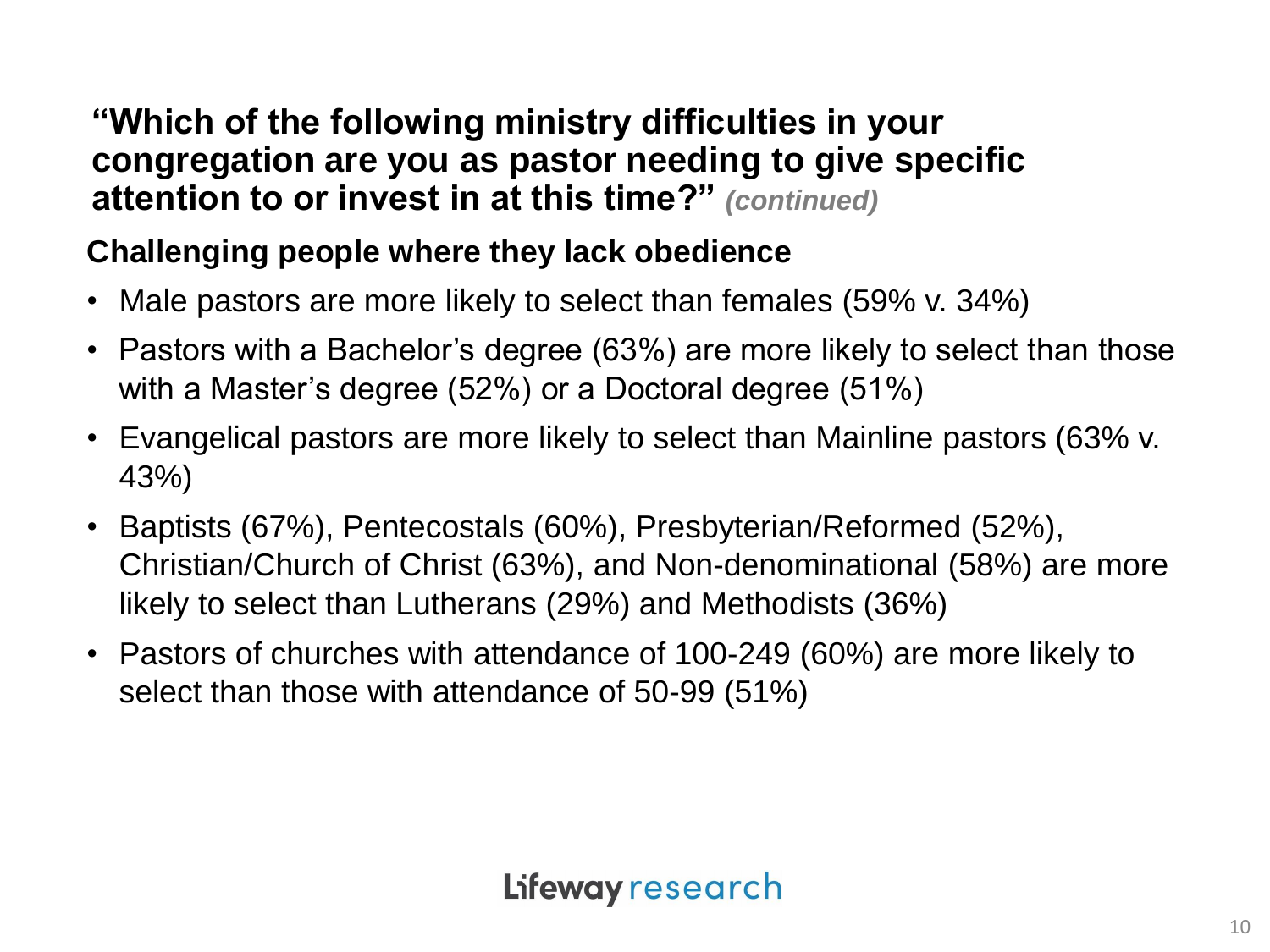#### **"Which of the following ministry difficulties in your congregation are you as pastor needing to give specific attention to or invest in at this time?"** *(continued)*

#### **Training current leaders and volunteers**

- Pastors age 18-44 (74%) are more likely to select than pastors age 65+ (62%)
- Pastors of churches with attendance of 250+ (77%) are more likely to select than those with attendance of 0-49 (63%) and 50-99 (63%)

#### **Establishing a compelling vision**

- Pastors of Other Ethnicities (50%) are more likely to select than African American pastors (35%)
- Pastors age 65+ (49%) are more likely to select than pastors age 45-54 (38%)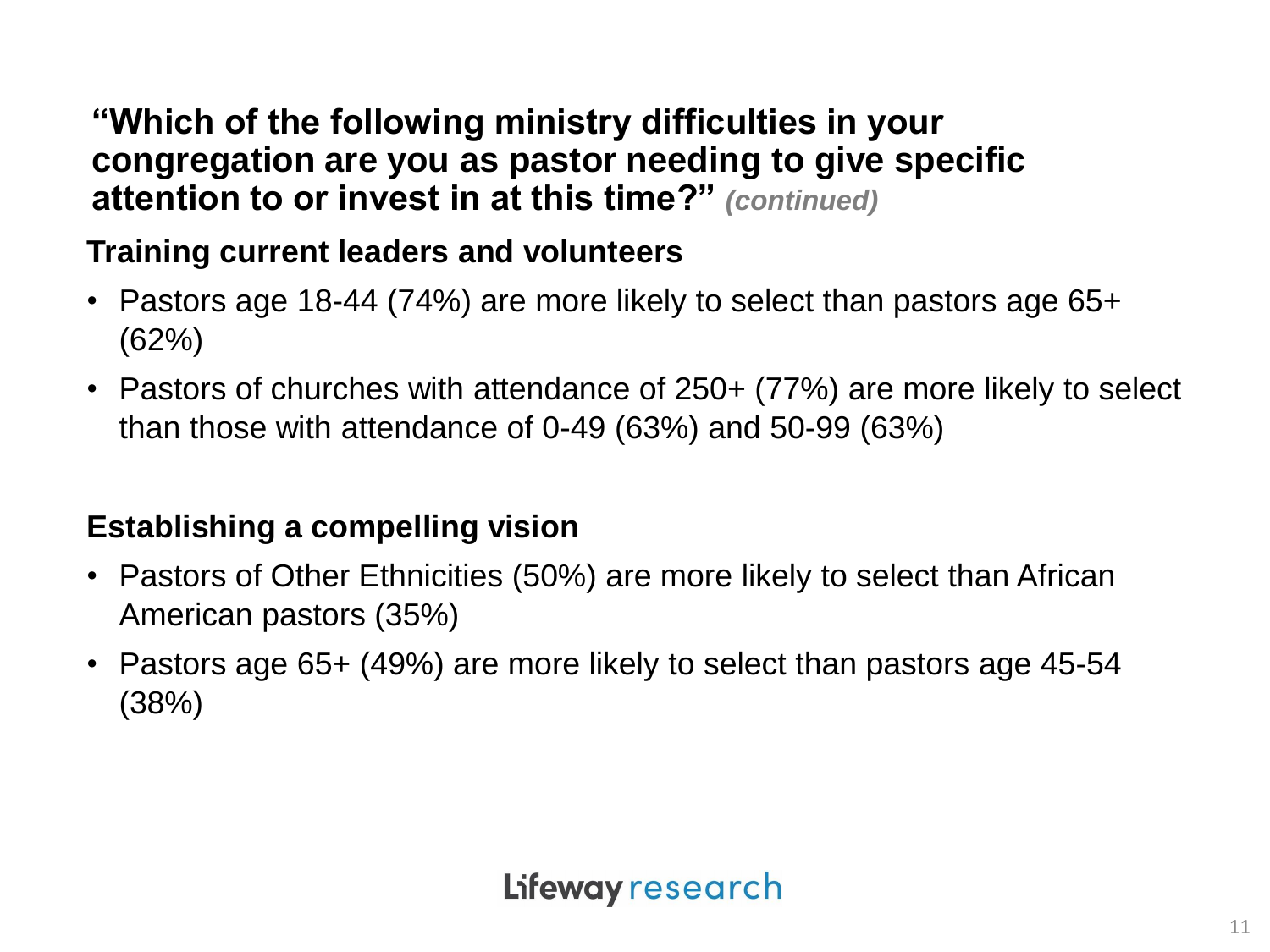#### **"Among the ministry difficulties you just selected, which one are you as pastor most needing to give specific attention to or invest in at this time?"**

- Pastors age 18-44 (31%) are more likely to select "Developing leaders and volunteers" than pastors age 55-64 (23%) and 65+ (21%)
- Pastors with a Bachelor's degree (19%) are more likely to select "Training current volunteers and leaders" than those with a Master's degree (13%)
- Evangelical pastors are more likely to select "Challenging people where they lack obedience" than Mainline pastors (13% v. 8%)
- Pastors in the Northeast (34%) are more likely to select "Developing leaders and volunteers" than those in the South (23%) and West (23%)
- Pastors in the Northeast are the least likely to select "Fostering connections with unchurched people (16%)